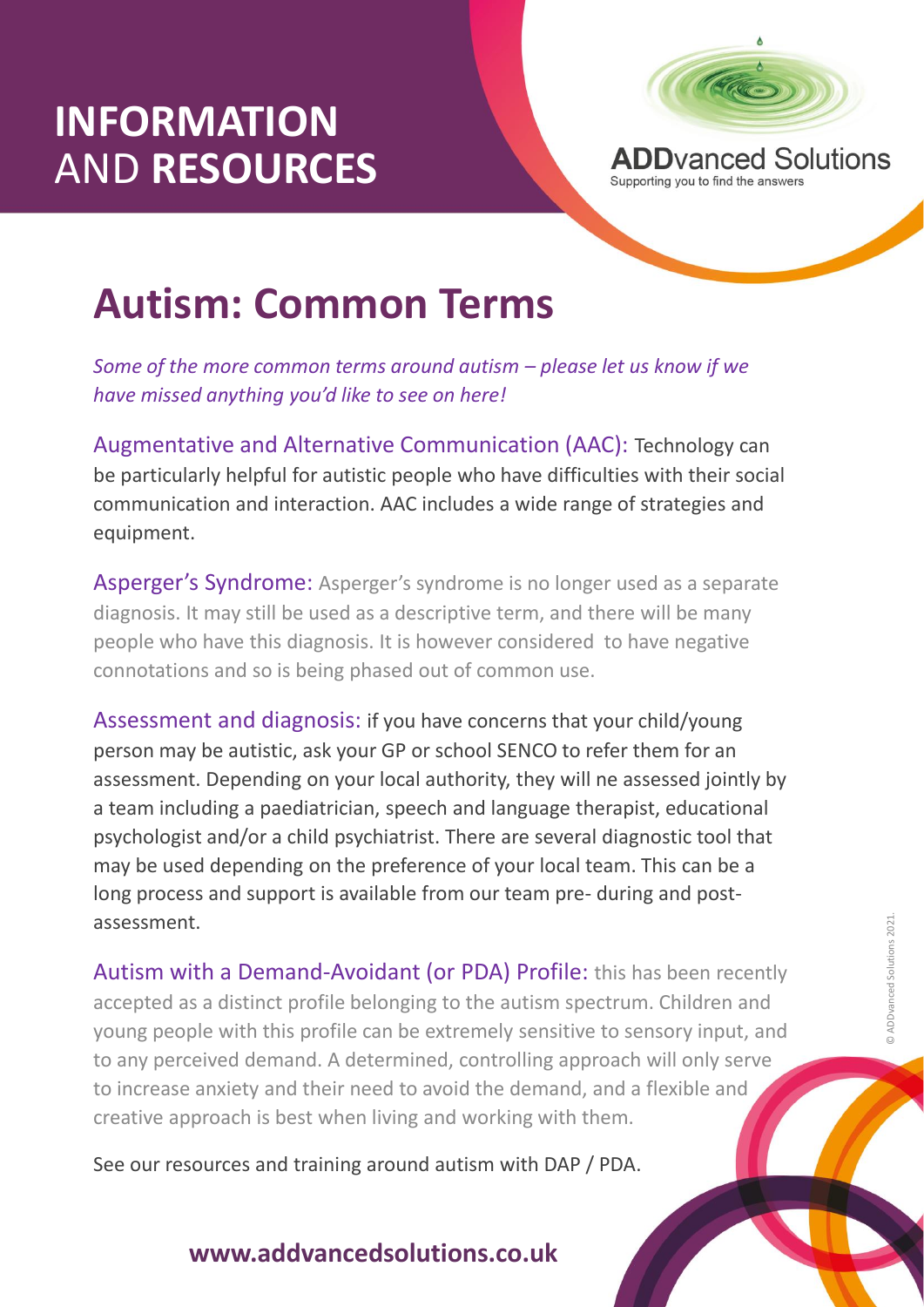

**ADD**vanced Solutions Supporting you to find the answers

#### Autistic Savant

is the term used for an autistic person who has a special talent, for example, drawing, maths or playing an instrument. One possible reason could be the single-minded concentration an autistic child can give to one subject to the exclusion of all others, but it appears to be more of an ability due to a difference in processing in the brain. Probably the most well-known example of a savant is the character played by Dustin Hoffman in the film 'Rainman'. Only about 10% of autistic individuals will have this special ability.

Co-morbidities are simply other conditions that are present alongside autism in the individual. Common co-morbidities are dyspraxia, epilepsy, sensory processing difficulties and other neurodevelopmental conditions though these are not always present and need to be properly assessed if it is suspected they are affecting the child or young person.

DSM-5 –DSM is the diagnostic statistical manual, produced in America and used to classify and diagnose mental health disorders. The most recent revision is the DSM-5 (the 5th version). It is used widely in the UK.

Dyad – autism is now considered to have two areas of difficulty, for diagnostic purposes (a 'dyad of impairments'):

Social communication and interaction difficulties and Rigid repetitive behaviours

Both areas must be present for a diagnosis of ASD, though they will be at varying levels for individuals affected by the condition.

#### Echolalia:

E<mark>cholalia:</mark><br>Some children may directly echo or copy another person's words or phrases (including from TV, videos and other sources) or sometimes noises that they hear. Echolalia is sometimes used when a child is aware that they are expected to say something, but they don't have the word-finding skills to express themselves, and so they 'borrow' words. This may lead adults to have a false impression of a child's language ability.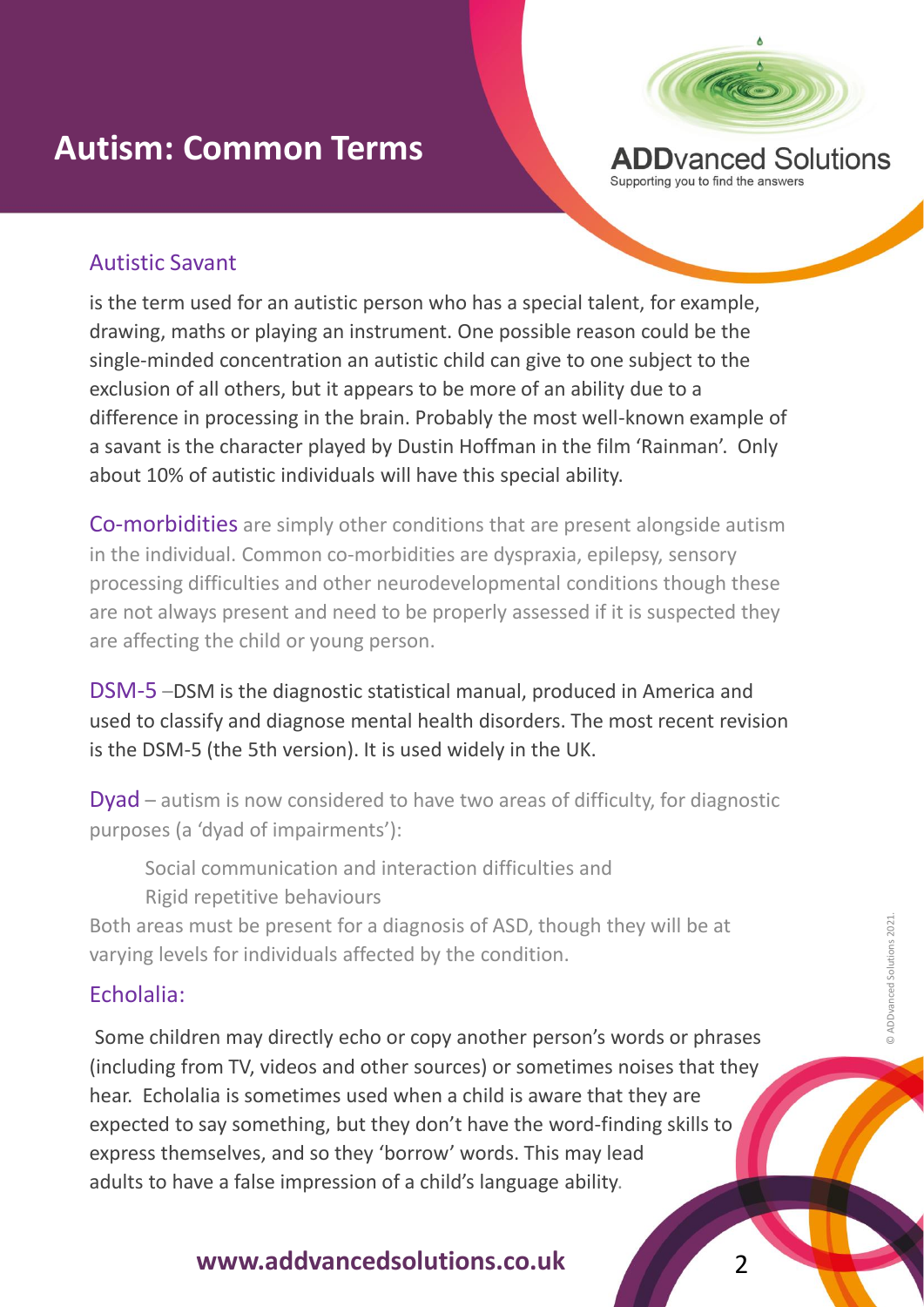

Echolalia often masks comprehension problems. As children develop in their language skills echolalia will usually reduce. It may be also used in a noncommunicative way to self-sooth, when a child repeats a word, phrase or sound simply because they like the way it feels to say it.

EHC Plan (EHCP or educational health care plan). An EHC plan is a legal document that describes a child or young person's additional educational, health and social care needs. It explains the extra help that will be given to meet those needs and how that help will support the child or young person to achieve what they want to in their life. You can request an assessment for an EHCP through school or via your Local Offer website; your independent SEND team (SENDIASS) will help with the application as it can be a lengthy process.

Expressive Language is the language we use to communicate to others. This is not always just the use of speech but will also include general communication skills. Often there is a difference in the levels of receptive and expressive language in children with social and communication difficulties.

High-Functioning / Low Functioning Autism. These terms have been popular to distinguish the different ways autism can impact on individuals but are no longer advised as they are considered by many to be offensive.

cation difficulties<br>they are not alv<br>erlap. Hyperlexia – this is a condition that includes the ability to read at a very early stage, but without understanding the words. Children with hyperlexia usually also have significant social communication difficulties and are often fascinated with words and numbers; they are not always on the autistic spectrum but there is a significant overlap.



© ADDvanced Solutions 2021.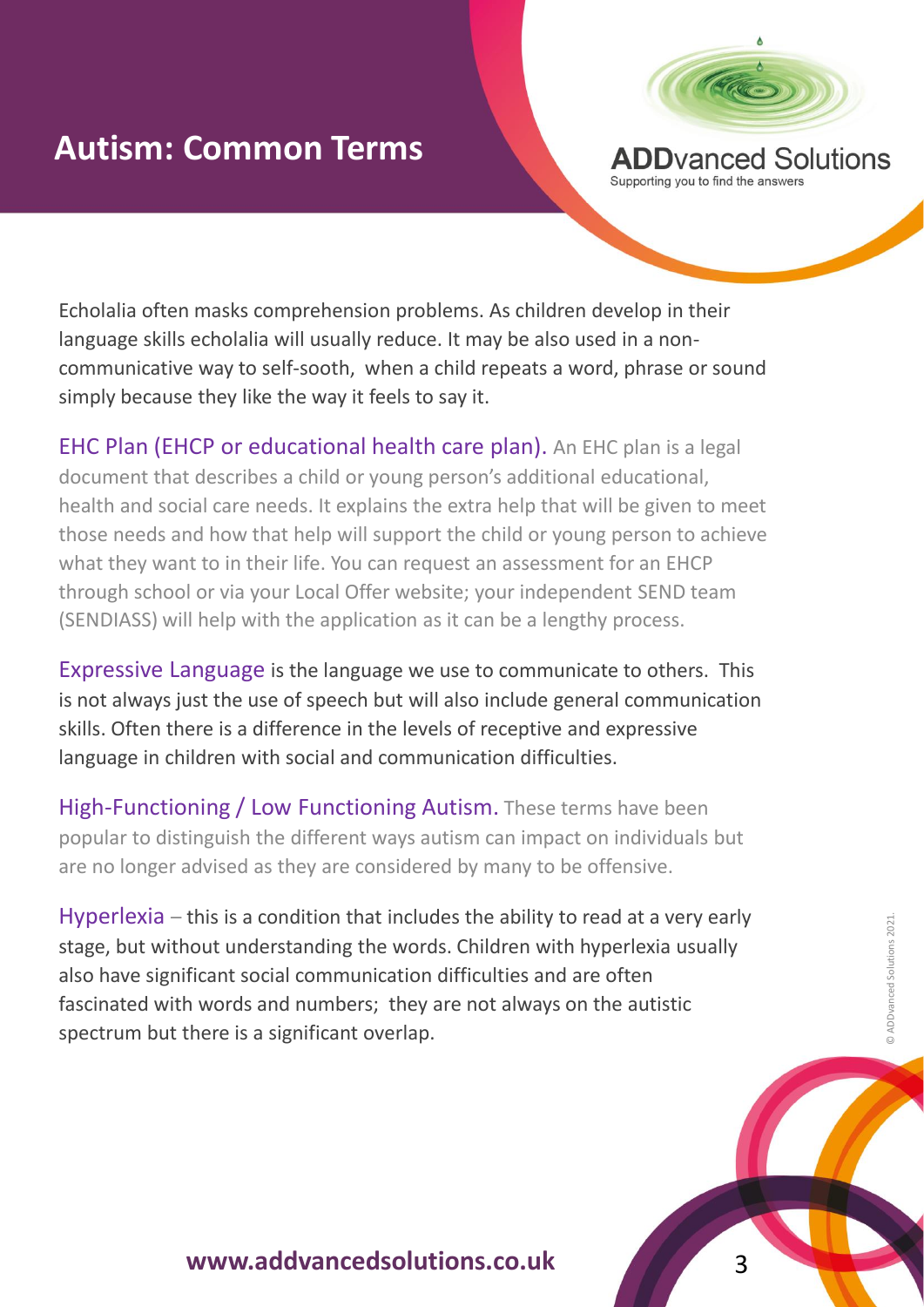

Intolerance of Uncertainty

is a name given to the difficulties autistic people have in dealing with change. Research has shown that very gradual and supported exposure to change together with specific coaching can help to reduce this anxiety-based difficulty and widen the experience of the individual.

Literal Interpretation – autistic people will often take what is spoken to them literally. For example, they may look at their fingers in surprise if they enjoy gardening and are called green fingered. This is a result of their thinking patterns and can cause distress and confusion. Similarly, sarcasm can leave autistic individuals confused and upset.

Meltdown – a state of high arousal, anxiety or distress typically caused by sensory overload, especially in autistic individuals, and sometimes misunderstood as a tantrum.

Neurodiverse  $-$  refers to a different way of thinking and learning than that which is considered typical. Some individuals prefer to use this term to describe themselves over 'autistic' or 'ADHD'.

Neuro-typical (NT) is a phrase originally used by many in the autistic community to refer to non-autistic people (or those without a neurodevelopmental condition); it is now widely used by the scientific community and those who consider themselves neurodiverse.

PECS Telers to the picture exchange communication system and it is a methomorrocorrelation using picture cards. Children who strugg<br>with verbal communication learn from simply exchanging a picture symbol for PECS refers to the 'picture exchange communication system' and it is a method of encouraging two-way communication using picture cards. Children who struggle something they want to learn to initiate communication and answer questions. This uses the preference many autistic people have in processing visual information over aural information.

 $\Delta$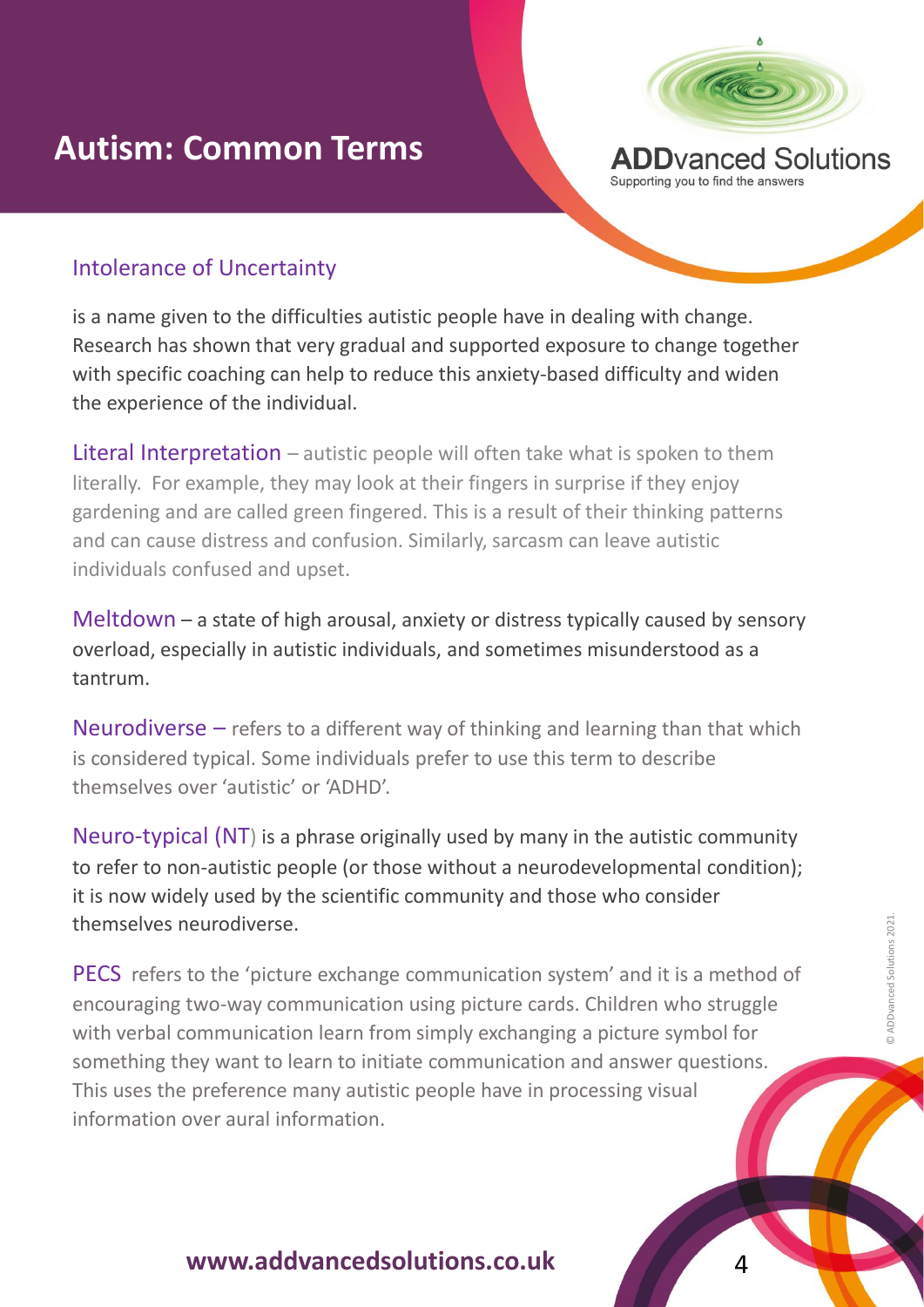

Receptive Language Capacity is our ability to understand the words that we hear. Autistic children often have difficulty understanding what is being said to them, especially if the language used is too difficult or hard to follow, so they are said to have a deficit in receptive language.

RRBs – part of the criteria for diagnosis of autism, these are 'rigid repetitive behaviours' also described as a need for sameness and difficulties with change. They also cover stimming behaviours described below.

SaLT speech and language therapist.

Selective Mutism. A person who is selectively mute find it extremely difficult to talk comfortably in every situation. It's a fear of talking to certain people or in particular situations (usually outside of the home) and is often described as a phobia of talking to people outside of a small, trusted group (usually parents, close family or friends).

SENDIASS or IASS Team. The Special Educational Needs and Disabilities Information Advice and Support Services offer information, advice and support for parents and carers of children and young people with special educational needs and disabilities (SEND). This service is also offered directly to young people. The service is free, impartial, and confidential and available in every local authority.

coordinated motor activity.<br>Coordinated motor activity.<br>Sensory Processing Difficulties (SPD) is the term used to describe differences in Sensory Integration (SI): this is the way the brain processes sensory stimulation or sensation from the body and translates it into specific, planned and coordinated motor activity.

processing sensory information; SPD is very common in autistic individuals. People can be under-responsive or over-responsive to any or all of the eight sensory systems and this can have a major impact on their ability to engage with learning and everyday life experiences. See our separate resources and training on SPD.

5